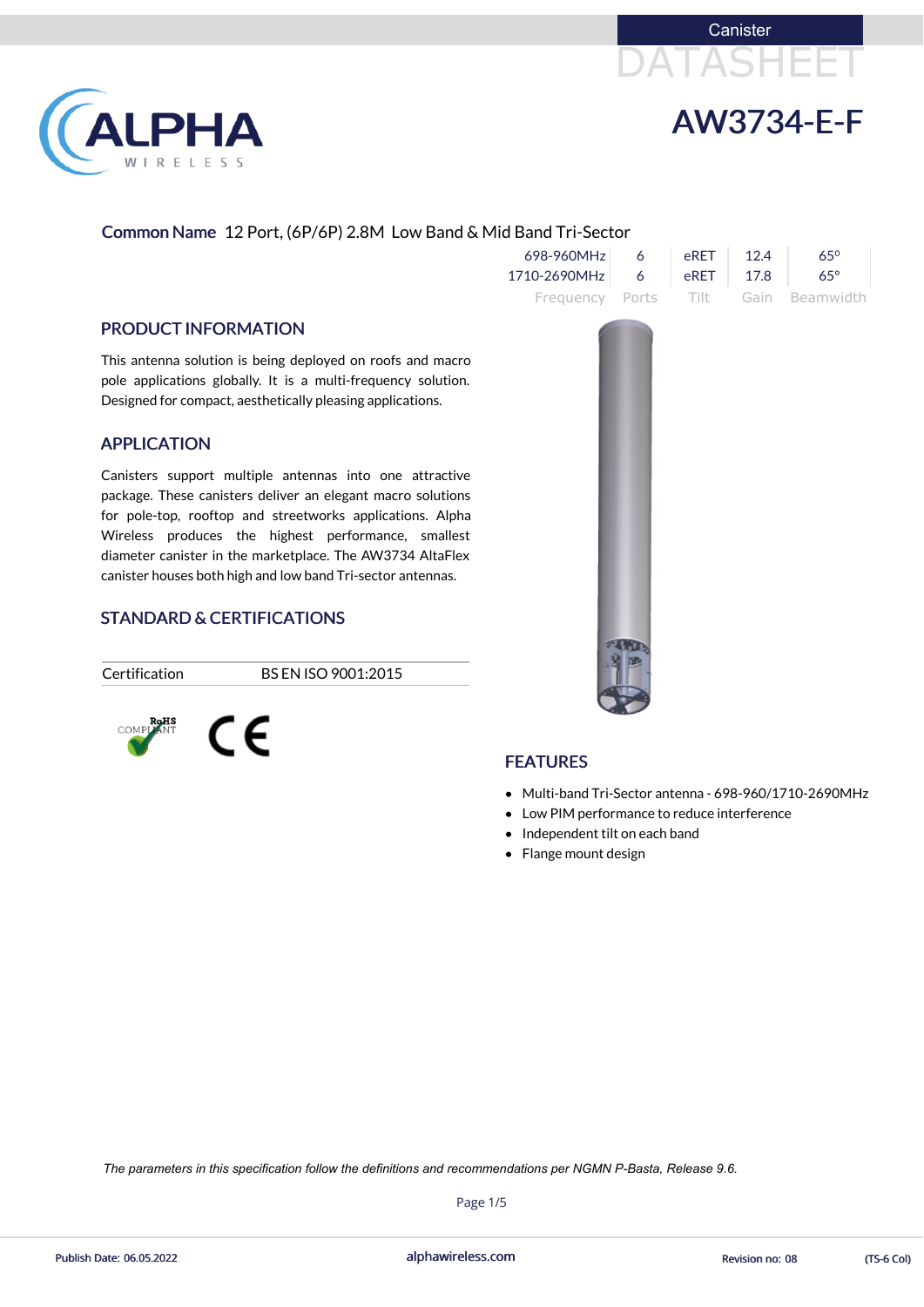

AW3734-E-F

# TECHNICAL SPECIFICATION

| <b>Electrical Specifications</b>        |            |                            |              |                 |                     |                |                |  |
|-----------------------------------------|------------|----------------------------|--------------|-----------------|---------------------|----------------|----------------|--|
| <b>Frequency Range</b>                  | <b>MHz</b> | 698-790                    | 790-890      | 890-960         | 1710-1920           | 1920-2170      | 2300 - 2690    |  |
| Polarisation                            | Degree     |                            |              |                 | +/-45° Slant Linear |                |                |  |
| Gain                                    |            |                            |              |                 |                     |                |                |  |
| Basta                                   | dBi        | $11.7 \pm 0.5$             | $11.8 + 0.5$ | $11.9 \pm 0.5$  | $16.8 \pm 0.5$      | $17.1 \pm 0.5$ | $17.3 \pm 0.5$ |  |
| Max                                     | dBi        | 12.2                       | 12.3         | 12.4            | 17.3                | 17.6           | 17.8           |  |
| Azimuth Beamwidth                       | Degree     | $69^\circ$                 | $67^\circ$   | $65^\circ$      | 69°                 | $64^{\circ}$   | $60^\circ$     |  |
| Azimuth Beam Squint                     | Degree<    | 3 <sup>0</sup>             |              |                 |                     |                |                |  |
| <b>Elevation Beamwidth</b>              | Degree     | $26^{\circ}$               | $25^{\circ}$ | 23 <sup>0</sup> | $6.5^{\circ}$       | $6.2^{\circ}$  | $6.0^\circ$    |  |
| <b>Electrical Downtilt</b>              | Degree     | $T2^{\circ} - T10^{\circ}$ |              |                 |                     | $TOo - T10o$   |                |  |
| <b>Electrical Downtilt Deviation</b>    | Degree<    | 1 <sup>0</sup>             |              |                 |                     |                |                |  |
| Impedance                               | Ohms       | 50                         |              |                 |                     |                |                |  |
| <b>VSWR</b>                             | $\,<\,$    | 1.5                        |              |                 |                     |                |                |  |
| <b>Return Loss</b>                      | dB         | 14                         |              |                 |                     |                |                |  |
| Isolation                               | dB         | 25                         |              |                 |                     |                |                |  |
| Passive Intermodulation                 | dBc<       | $-150$                     |              |                 |                     |                |                |  |
| Upper Sidelobe Suppression, Peak to 20° | dB         | 16<br>N/A                  |              |                 |                     |                |                |  |
| <b>Cross-Polar Discrimination</b>       | dB         | 15<br>16                   |              |                 |                     |                |                |  |
| Maximum Effective Power Per Port        | W          | 500<br>250                 |              |                 |                     |                |                |  |

### Representative Pattern Files







Low Band Ultra-wide Band

Azimuth **Elevation** 

For radiation pattern files, please login at www.alphawireless.com

Page 2/5

alphawireless.com Publish Date: 06.05.2022 Revision no: 08 (TS-6 Col)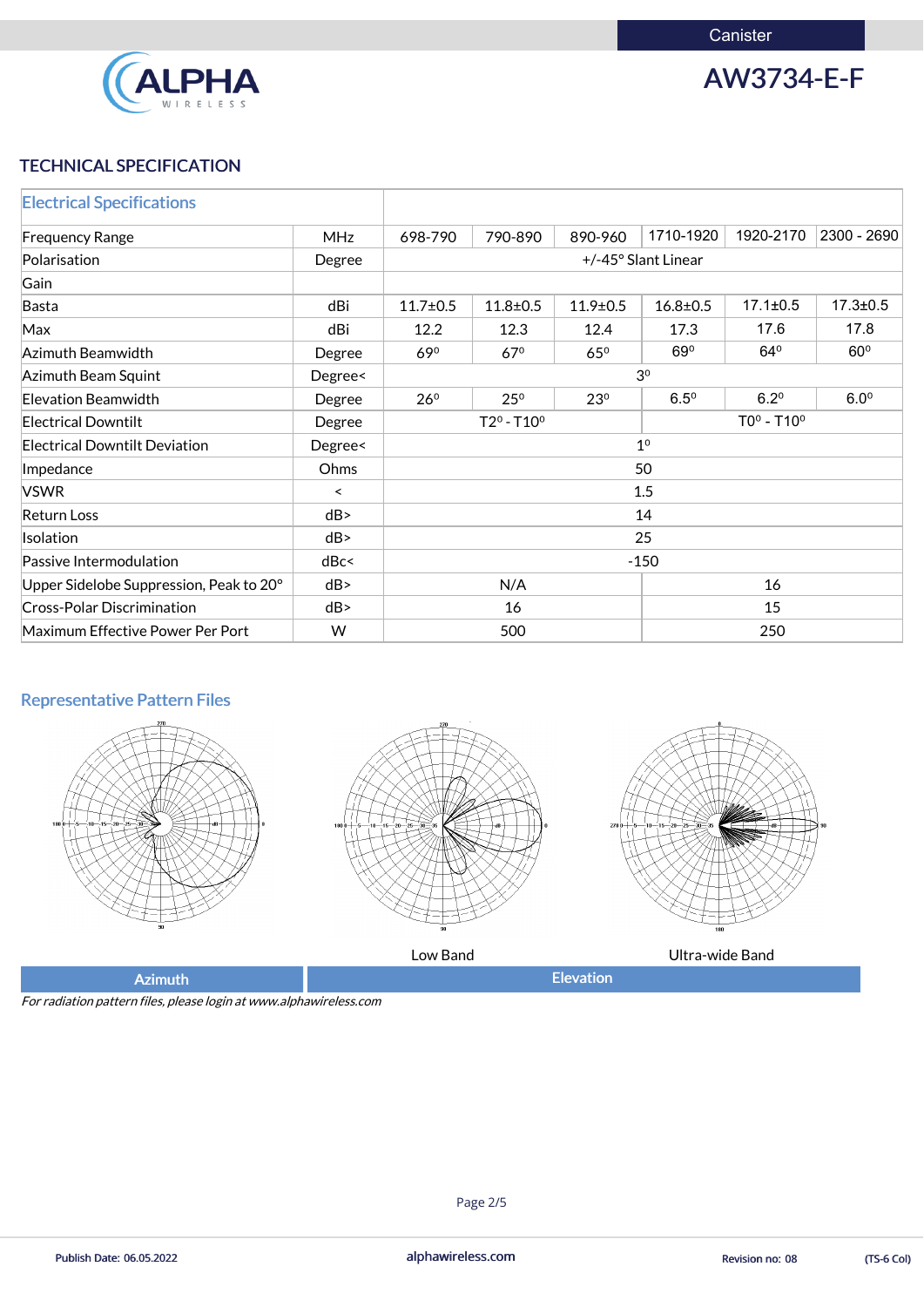

AW3734-E-F

# TECHNICAL SPECIFICATION

|  |  |  | <b>Mechanical Specifications</b> |  |  |
|--|--|--|----------------------------------|--|--|
|  |  |  |                                  |  |  |

| mm(in)               | $2753(108.3) \times 330(12.9) - (L \times \emptyset)$ |
|----------------------|-------------------------------------------------------|
| mm(in)               | 2910 (114) x 500 (20) x 590 (23)                      |
| kg (lb)              | 66 (146)                                              |
| kg (lb)              | Flange mount                                          |
| kg (lb)              | 115(254)                                              |
|                      | $4.3 - 10$                                            |
|                      | <b>Bottom</b>                                         |
|                      | 12 (6P Low Band, 6P Mid band)                         |
| $N$ (lbf)            | 830 (187)                                             |
| $N$ (lbf)            | 830 (187)                                             |
| $km/h$ (mph)         | 200 (125)                                             |
|                      | UV-Stabilised ABS Capped ASA                          |
| <b>RAL</b>           | 7035 (light grey)                                     |
|                      | <b>RoHS</b>                                           |
|                      | <b>DC Grounded</b>                                    |
| Celsius (Fahrenheit) | $-40(-40)$                                            |
| Celsius (Fahrenheit) | 70 (158)                                              |
|                      |                                                       |

# Array Layout and RET Information



| Configuration                  |                                                          |
|--------------------------------|----------------------------------------------------------|
| 698-960 MHz                    | One RET per array: R1 x 3 Sectors                        |
| 1710-2690 MHz                  | One RET per array: Y1 x 3 Sectors                        |
| <b>Total Quantity</b>          | <b>Six RET Motor Controllers</b>                         |
| <b>Location and Interface</b>  |                                                          |
| <b>RET Controller Location</b> | Inside antenna radome housing                            |
| <b>RET Interface</b>           | Pair of AISG 8 Pin DIN connectors, one male, one female  |
| <b>RET Interface Quantity</b>  | Three pairs of AISG 8 Pin DIN connectors, one per sector |
| <b>RET Interface Location</b>  | On connector plate located at bottom of antenna          |
| <b>Electrical</b>              |                                                          |
| Input Voltage                  | $10 - 30V$                                               |
| Power Idle Mode                | $\leq 1W$                                                |

|  |             | . . |
|--|-------------|-----|
|  | 698 - 960   |     |
|  | 1710 - 2690 |     |

| Power Active Mode | ~< 10W          |  |
|-------------------|-----------------|--|
| Protocol          | 3GPP / AISG 2.0 |  |



Page 3/5

Publish Date: 06.05.2022 **alphawireless.com** alphawireless.com Revision no: 08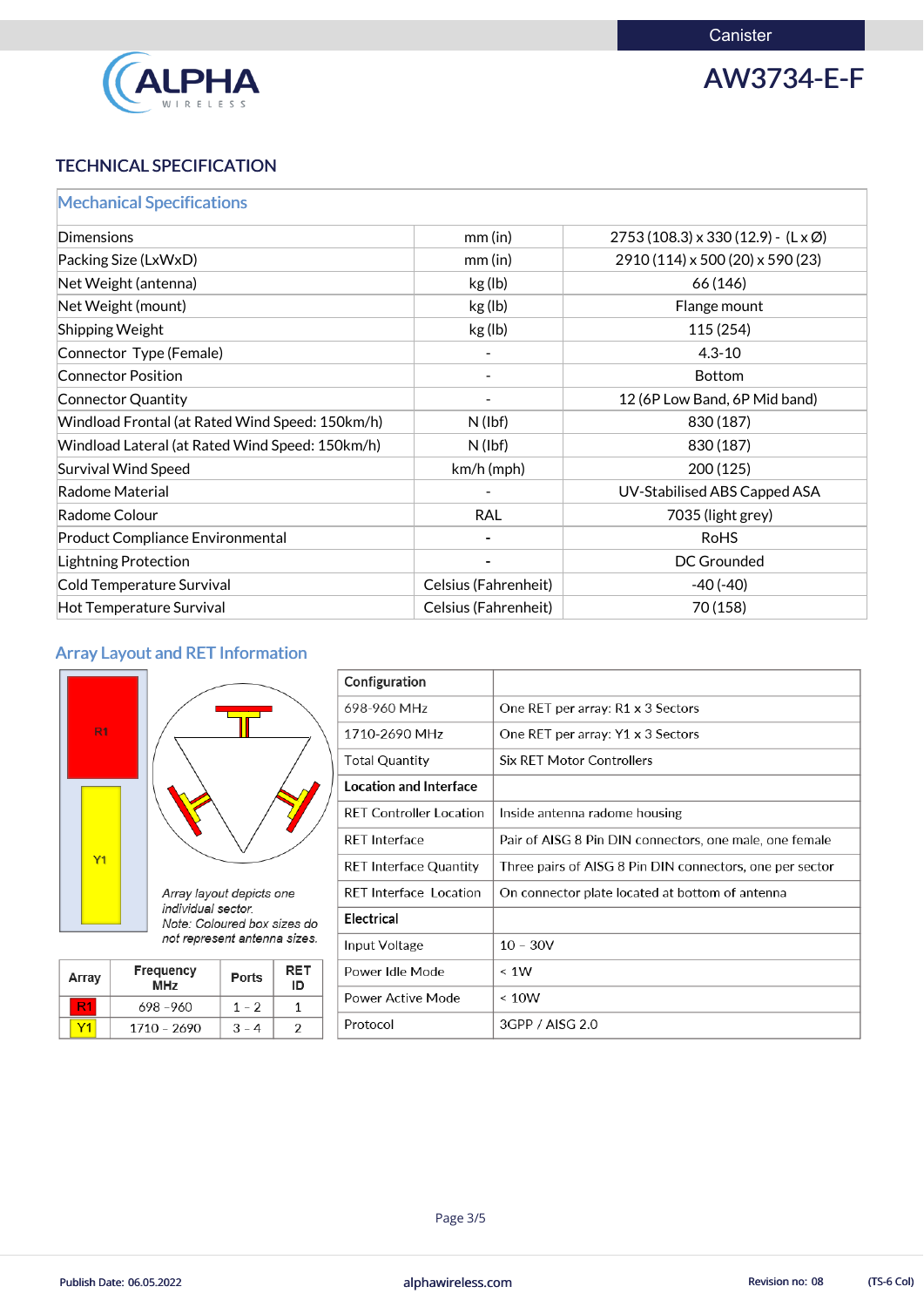

# AW3734-E-F

#### TECHNICAL SPECIFICATION



#### Page 4/5

alphawireless.com Publish Date: 06.05.2022 Revision no: 08 (TS-6 Col)